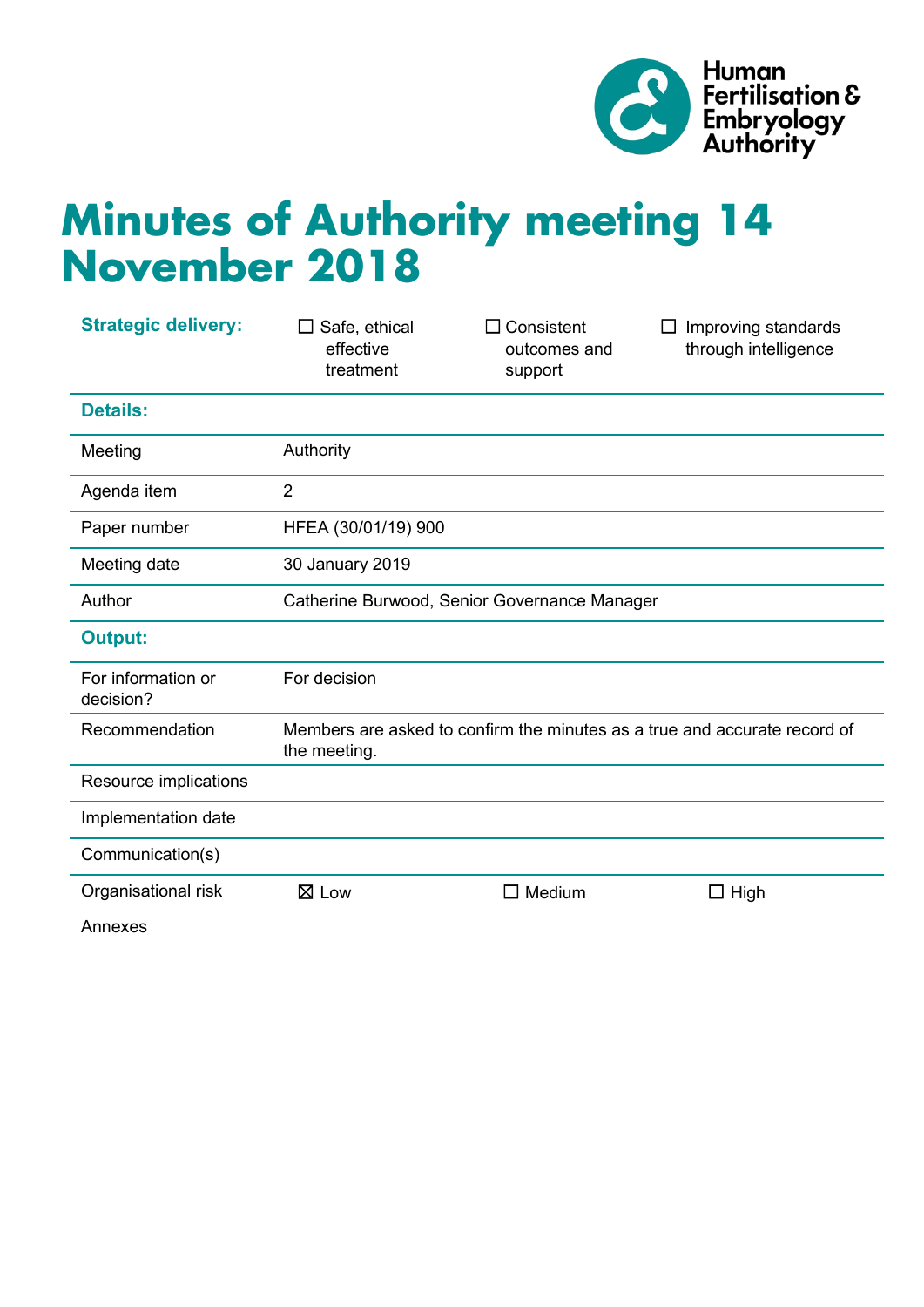## **Minutes of the Authority meeting on 14 November 2018 held at Church House, Deans Yard, Westminster, London SW1P 3NZ**

| Members present     | Sally Cheshire<br>Margaret Gilmore<br>Andy Greenfield<br><b>Anthony Rutherford</b><br><b>Bobbie Farsides</b><br>Emma Cave | Gudrun Moore<br>Kate Brian<br>Rachel Cutting<br><b>Ruth Wilde</b><br>Yacoub Khalaf |
|---------------------|---------------------------------------------------------------------------------------------------------------------------|------------------------------------------------------------------------------------|
| Apologies           | Anne Lampe<br>Anita Bharucha<br>Jonathan Herring                                                                          |                                                                                    |
| <b>Observers</b>    | Steve Pugh (Department of Health<br>and Social Care)                                                                      |                                                                                    |
| Staff in attendance | Peter Thompson<br>Clare Ettinghausen<br>Nick Jones<br><b>Richard Sydee</b><br>Catherine Drennan                           | <b>Helen Crutcher</b><br>Joanne Anton<br>Laura Riley<br>Lisa Whiting               |
| Other attendees     | Gavin Ellison (YouGov)<br>Melanie Nicholls (YouGov)                                                                       |                                                                                    |

#### **Members**

There were 11 members at the meeting; seven lay members and four professional members.

# **1. Welcome, apologies and declarations of interest**

- **1.1.** The Deputy Chair opened the meeting by welcoming Authority members and members of the public to the sixth meeting of 2018. As with previous meetings, it was audiorecorded, and the recording would be made available on our website to enable interested members of the public who could not attend the meeting to listen to our deliberations.
- **1.2.** Apologies were received from Anne Lampe, Anita Bharucha and Jonathan Herring.
- **1.3.** Declarations of interest were made by:
	- Anthony Rutherford (Clinician at a licensed centre)
	- Rachel Cutting (Clinician at a licensed centre)
	- Yacoub Khalaf (Clinician at a licensed centre)

## **2. Minutes of Authority meeting held on 12 September 2018**

**2.1.** Members agreed the minutes of the meeting held on 12 September 2018 for signature by the Chair of the meeting.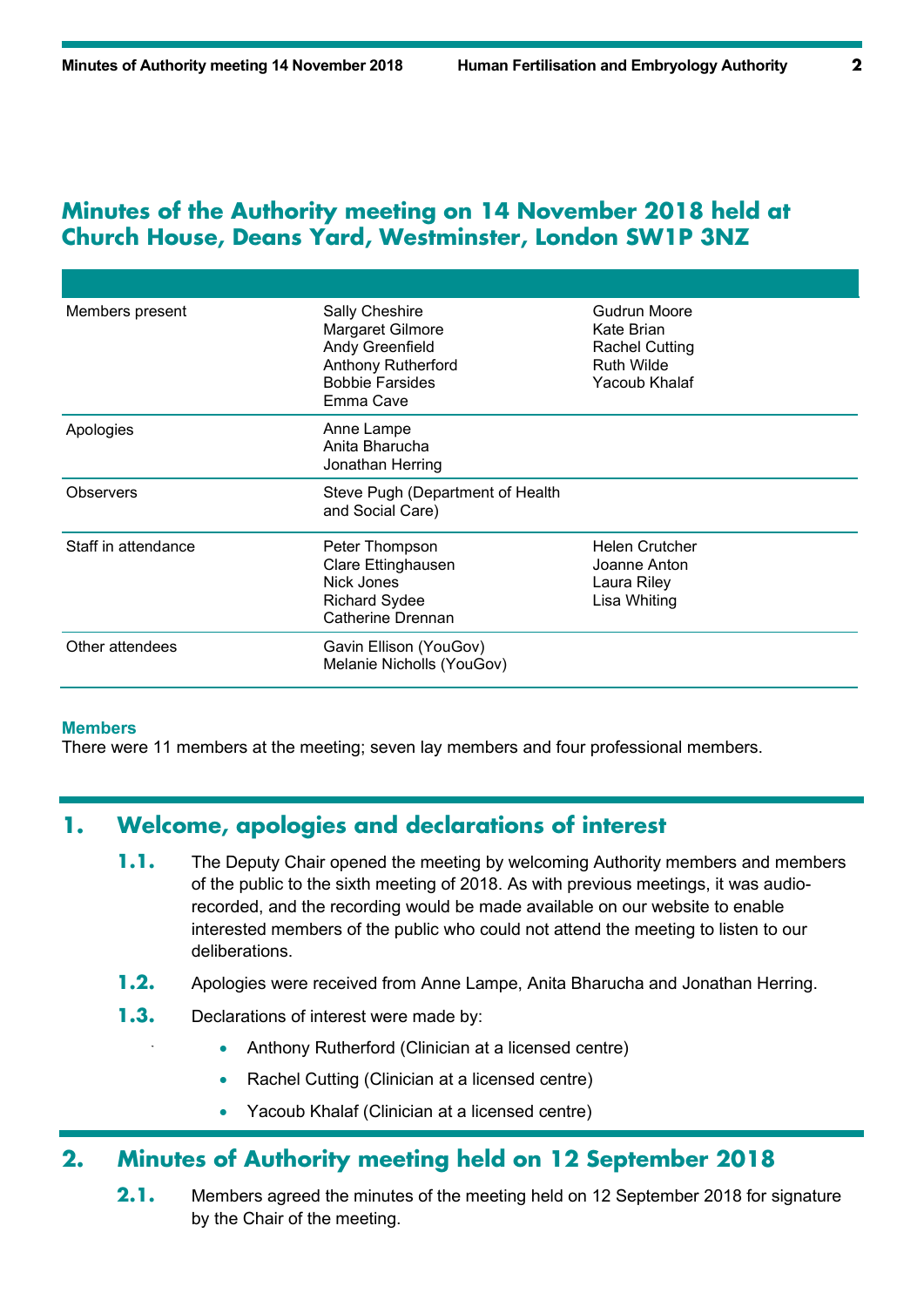# **3. Chair's report**

- **3.1.** The Chair welcomed new Authority member, Professor Emma Cave, who joined the HFEA on 1 October 2018. The Chair explained that recruitment for a member from a faith background was being undertaken and it was hoped there would be an appointment agreed early in the new year. As usual the appointment process was being led by the Department of Health and Social Care (DHSC).
- **3.2.** The Chair reminded members that this was the last Authority meeting for Dr Andy Greenfield, who joined the Authority in 2009 and whose term of appointment would end on 31 December 2018. The Chair thanked Dr Greenfield for his contributions to the Authority, the Licence Committee, which he chaired, and the Scientific and Clinical Advances Advisory Committee (SCAAC).
- **3.3.** On 19 September the Chair attended the first Royal Institution Trustee Supper Club to participate in an event on establishment of new technologies.
- **3.4.** On 31 October the Chair attended a networking lunch with members of the Association of Fertility Patient Organisations (AFPO) and the Professional Organisations Stakeholder Group (PSG).
- **3.5.** The Chair advised members that on 7 November the HFEA held the first of two leadership event for PRs, in London. Another event would take place in Manchester next week. Over 60 PRs attended and feedback suggests that the event was a great success.

# **4. Chief Executive's report**

- **4.1.** The Chief Executive and Senior Management team attended the Department of Health and Social CARE (DHSC) and HFEA quarterly accountability meeting on 21 September.
- **4.2.** On 1 October, together with the Director of Strategy and Corporate Affairs, the Chief Executive met the joint chairs of the Fertility Fairness campaign, Sarah Norcross and Aileen Feeney.
- **4.3.** On 3 October the Chief Executive met representatives from other non-economic regulators to discuss whether there would be merit in working more closely together on common issues, such as good regulatory practice or talent management.
- **4.4.** The Chief Executive attended the London leadership event for PRs on 7 November.

## **Press Coverage**

**4.5.** The Chief Executive covered some of the main topics of enquiry and interest for this period:

#### **Daily Mail reporting of some clinics offering sex selection**

**4.6.** Following a report by the Daily Mail the HFEA were looking into this matter. The Director of Compliance would provide an update on the progress of investigations into the allegations later in the meeting.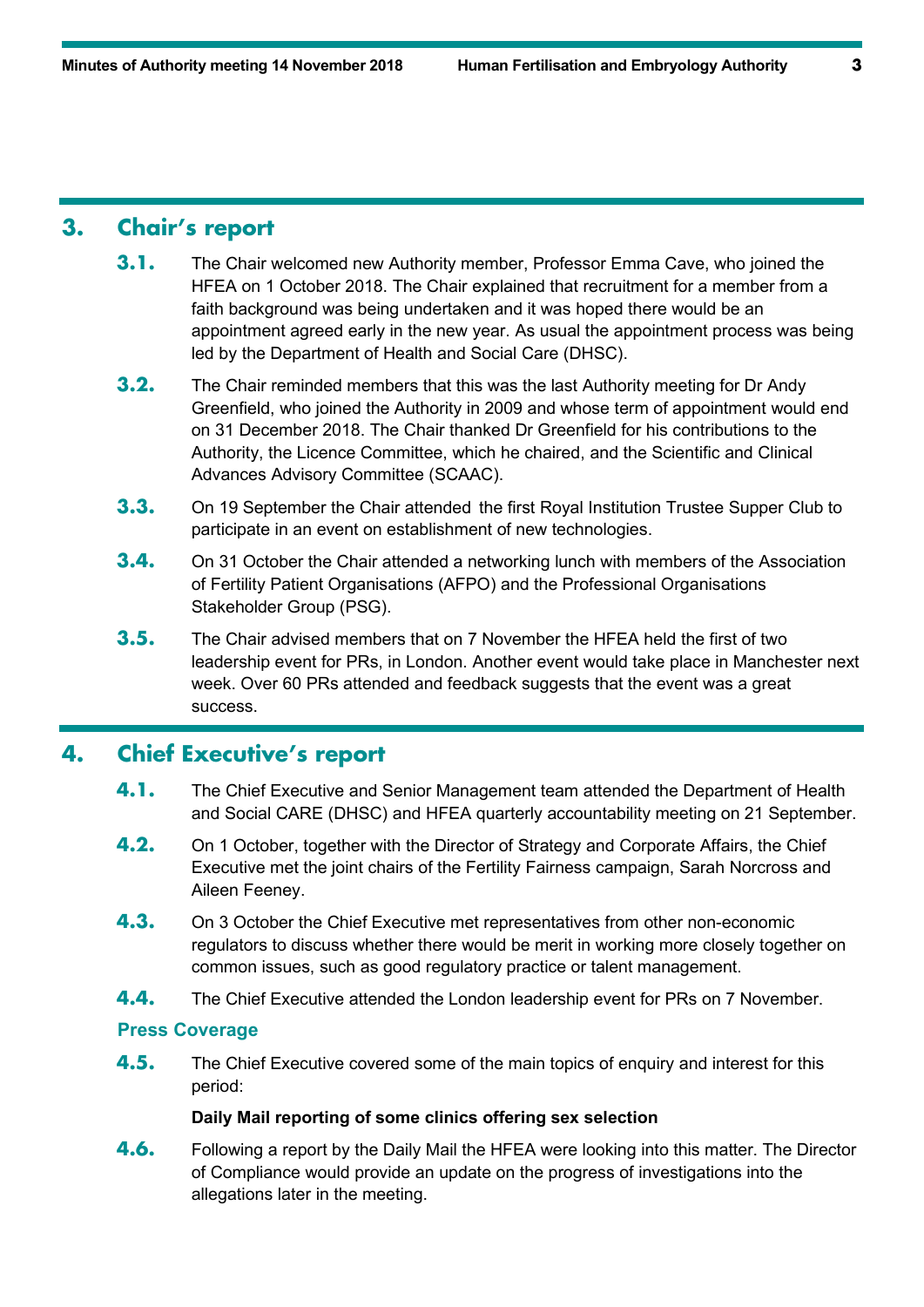#### **Treatment add-ons**

**4.7.** The Chief Executive provided information about an article in the Guardian which had been written about the draft consensus statement on treatment add-ons.

## **5. Committee Chairs' reports**

#### **Licence Committee**

- **5.1.** The Chair of the Licence Committee provided the members with an update on the 6 September meeting, now that the minutes were finalised.
- **5.2.** At this meeting the committee approved two research renewal applications and two treatment and storage licence renewal applications. The committee also considered and noted two executive updates and one grade A incident report.
- **5.3.** The Chair of the Licence Committee reported that the committee had last met on 8 **November**
- **5.4.** The committee considered 11 items: six research renewal applications; one treatment and storage licence renewal application; one application to vary premises; one application to vary the PR; one application to vary the licence holder; and one executive update. The minutes were not signed yet so the Chair of the committee could not provide details of the decisions made.

#### **Statutory Approvals Committee**

- **5.5.** The Chair of the Statutory Approvals Committee (SAC) reported that the committee met on 27 September and 25 October.
- **5.6.** In September the committee considered seven items: two mitochondrial donation applications and five pre-implantation genetic diagnosis (PGD) applications. All applications were approved.
- **5.7.** In October the committee considered eight items: three mitochondrial donation applications and five PGD applications. The minutes were not signed yet so the Chair of SAC could not provide details of the decisions made.
- **5.8.** At this meeting the committee also considered a paper regarding the outcome of the recently completed PGD review. The Chair of SAC provided the members with the background around this piece of work and the outcomes of it.

#### **Executive Licensing Panel**

- **5.9.** The Chair of the Executive Licensing Panel (ELP) advised members that the Panel had met five times since the last Authority meeting, on: 11 September, 26 September, 10 October, 24 October and 8 November.
- **5.10.** The panel considered 21 items in total: two initial treatment and storage licence applications; four licence renewal applications; five interim inspection reports; eight licence variation application; one executive update; and one application for special directions. 20 applications were approved, and the executive update was noted.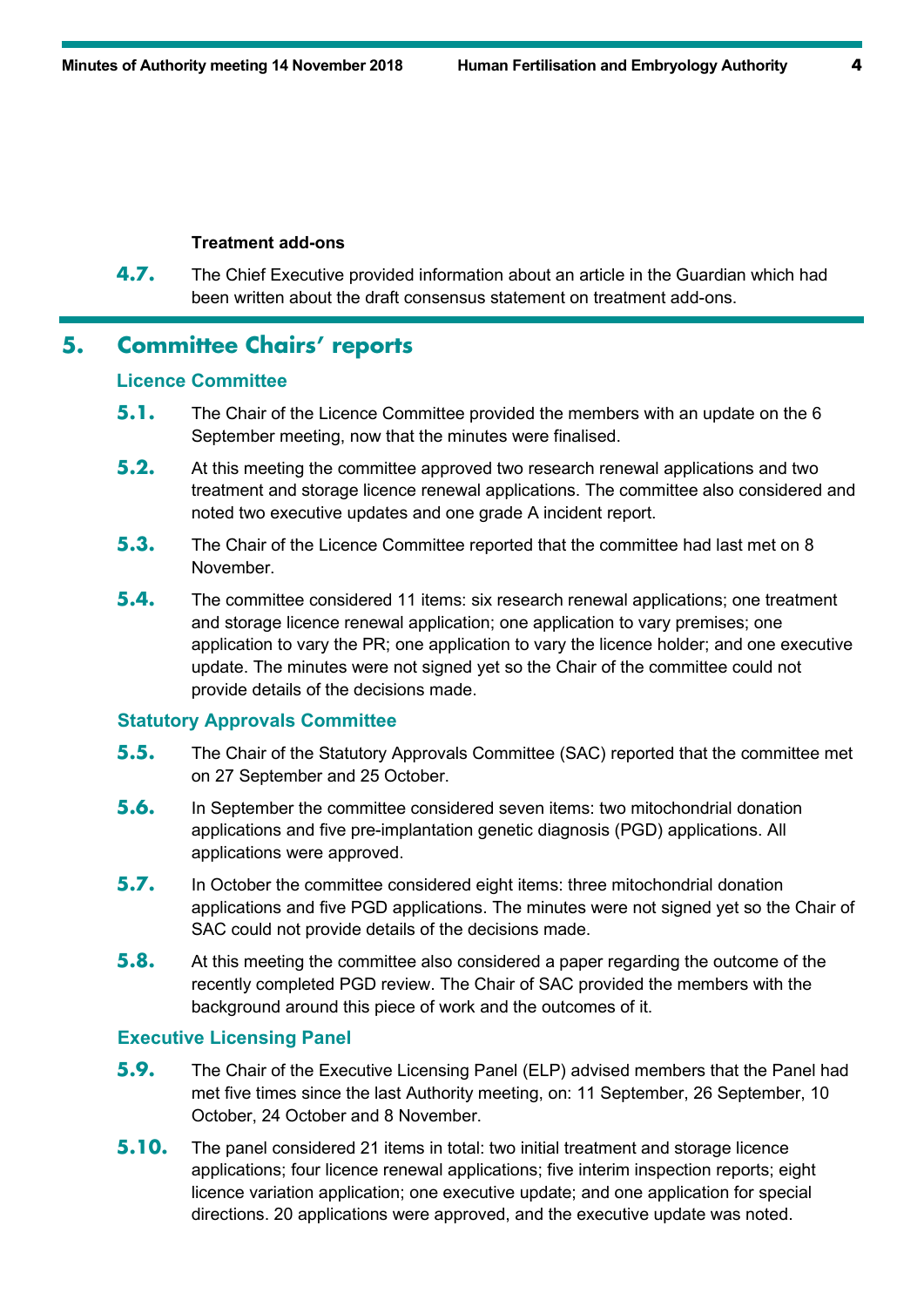**5.11.** The Chair of ELP reported that the Licensing Officer had considered 68 items: 65 importing tissue establishment (ITE) certificate applications and three applications to change licence holder.

## **Audit and Governance Committee**

- **5.12.** The Deputy Chair of the Audit and Governance Committee (AGC) reported that the committee had met on 9 October 2018.
- **5.13.** Aside from the usual standing items and updates from internal and external audit, the committee received reports on: General Data Protection Regulation; a Digital Programme update; resilience, business continuity management and cyber security; an estates update; the risk policy; the strategic risk register; Brexit; legal risks; whistle blowing and fraud; and contracts and procurement.
- **5.14.** The Chief Executive reported that more information about Brexit would be reported in January 2019.

#### **Scientific and Clinical Advances Advisory Committee**

- **5.15.** The Chair of the Scientific and Clinical Advances Advisory Committee (SCAAC) reported that the committee had met on 15 October 2018.
- **5.16.** The committee considered items on the following topics: intrauterine culture; treatment add-ons; and alternative methods to derive embryonic and embryonic-like stem cells.

## **6. Performance report**

- **6.1.** The Chief Executive began by providing members with an update about staffing and resources, stating that the number of leavers was still higher than wished. The staff survey had recently been completed and the results would be considered at the upcoming staff away day in December.
- **6.2.** The Director of Compliance and Information provided the members with an update about the sex selection investigation being undertaken in response to a Daily Mail article. The members heard that it had been determined that there had been no breach of law in the UK, but that the HFEA was exploring UK clinics' and clinicians' associations with clinics abroad.
- **6.3.** The Director of Compliance and Information also provided an update about the data submission system (PRISM) and data migration to support this.
- **6.4.** The Director of Strategy and Corporate Affairs provided members with information about the implementation of the next version of the Code of Practice, which was still with the DHSC for approval from the Secretary of State.
- **6.5.** The Director of Strategy and Corporate Affairs also provided information about the State of the Sector report; two private members bills that were going through Parliament; and Fertility Awareness Week, which ran from 29 October to 4 November.
- **6.6.** In relation to Fertility Awareness Week, the Chair expressed concerns over some of the exhibitors present at the London Fertility Show. An alternative fertility day which would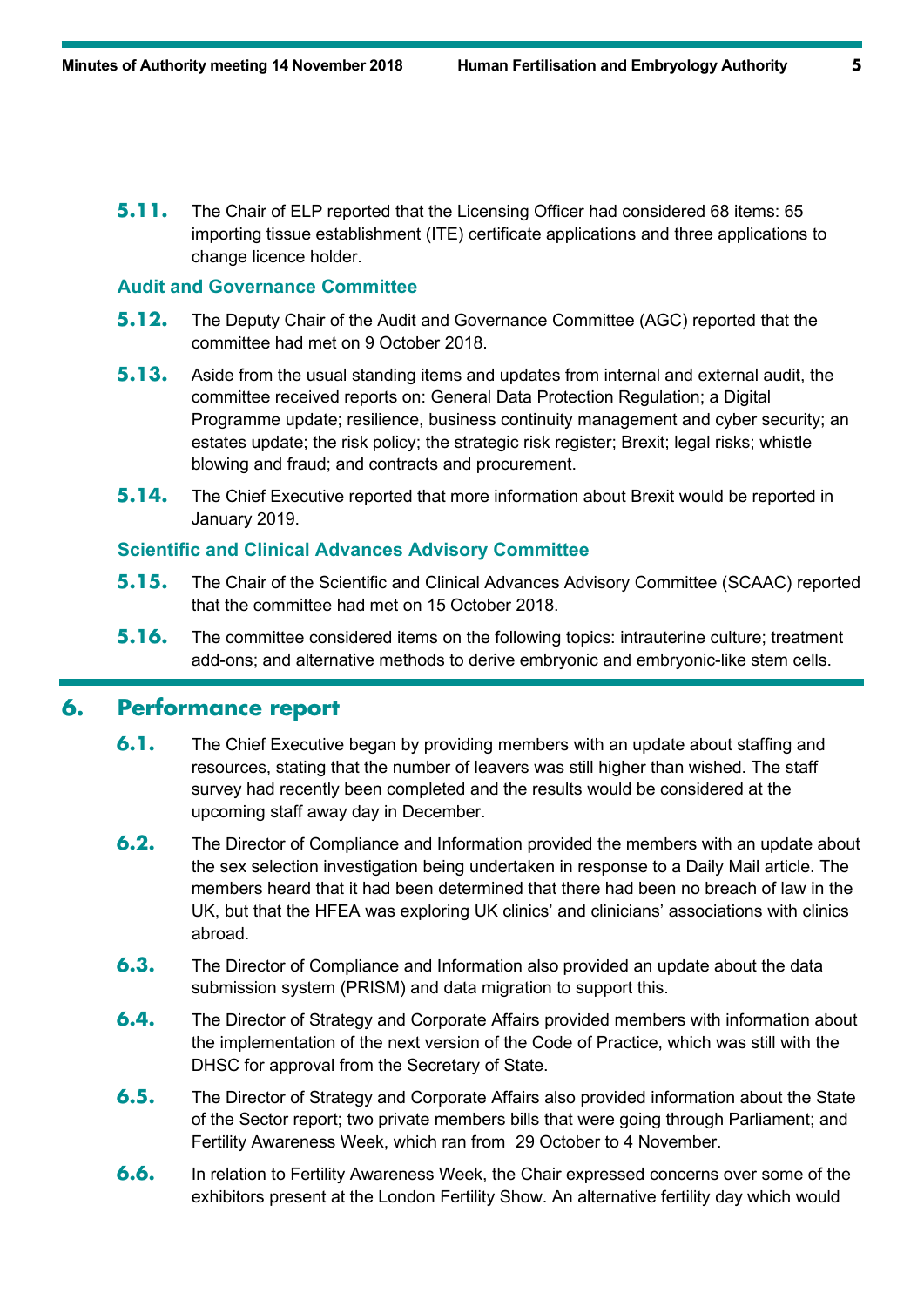be held at the Royal College of Obstetricians and Gynaecologists (RCOG) would take place in March 2019 and the Chair urged patients to take note of this.

- **6.7.** The Director of Finance and Resources provided members with information on the financial forecast. Members heard that the HFEA had a larger than anticipated surplus, and that we were also ahead of our full-year forecast. The members heard that the HFEA will look to utilise this emerging position in a practical way.
- **6.8.** The Director of Finance and Resources also reported that, following meetings with the DHSC in November, further news regarding estates should be available in the new year. **Decision**

## **6.9.** The members noted the latest performance report.

## **7. National Patient Survey**

- **7.1.** The Chair welcomed two representatives from YouGov, Gavin Ellison and Melanie Nicholls, to the meeting, following which the Director of Strategy and Corporate Affairs introduced this item regarding the recently completed National Fertility Patient Survey.
- **7.2.** The Research Manager provided the members with background about why the Executive decided to conduct this work and the subsequent approach that was taken.
- **7.3.** Following a competitive tender process, YouGov were appointed to conduct the survey. They delivered the project overseen by an internal working group, which included two Authority members.
- **7.4.** The YouGov representatives explained the methodology used for the survey. Qualitative research was conducted via focus groups and in-depth interviews, which fed in to the development of the quantitative survey. This was carried out between 3 September and 2 October 2018. 1,017 patients or partners responded.
- **7.5.** The YouGov representatives outlined the findings of the survey. This included information on the following topics: routes to finding treatment; the patient experience of treatment; treatment add-ons and transparency of costs; overall experience; and familiarity with the HFEA.
- **7.6.** The key findings found related to the following areas:
	- The role of GPs
	- The detail of treatment planning
	- Feeling comfortable asking questions and the desire for doctors' notes/audio recording of consultations.
	- Interest shown to patients and partners "as a person"
	- The role of counselling in impacting overall experiences
	- Small changes that could positively impact dignity and respect for patients
	- The coordination of administration of treatment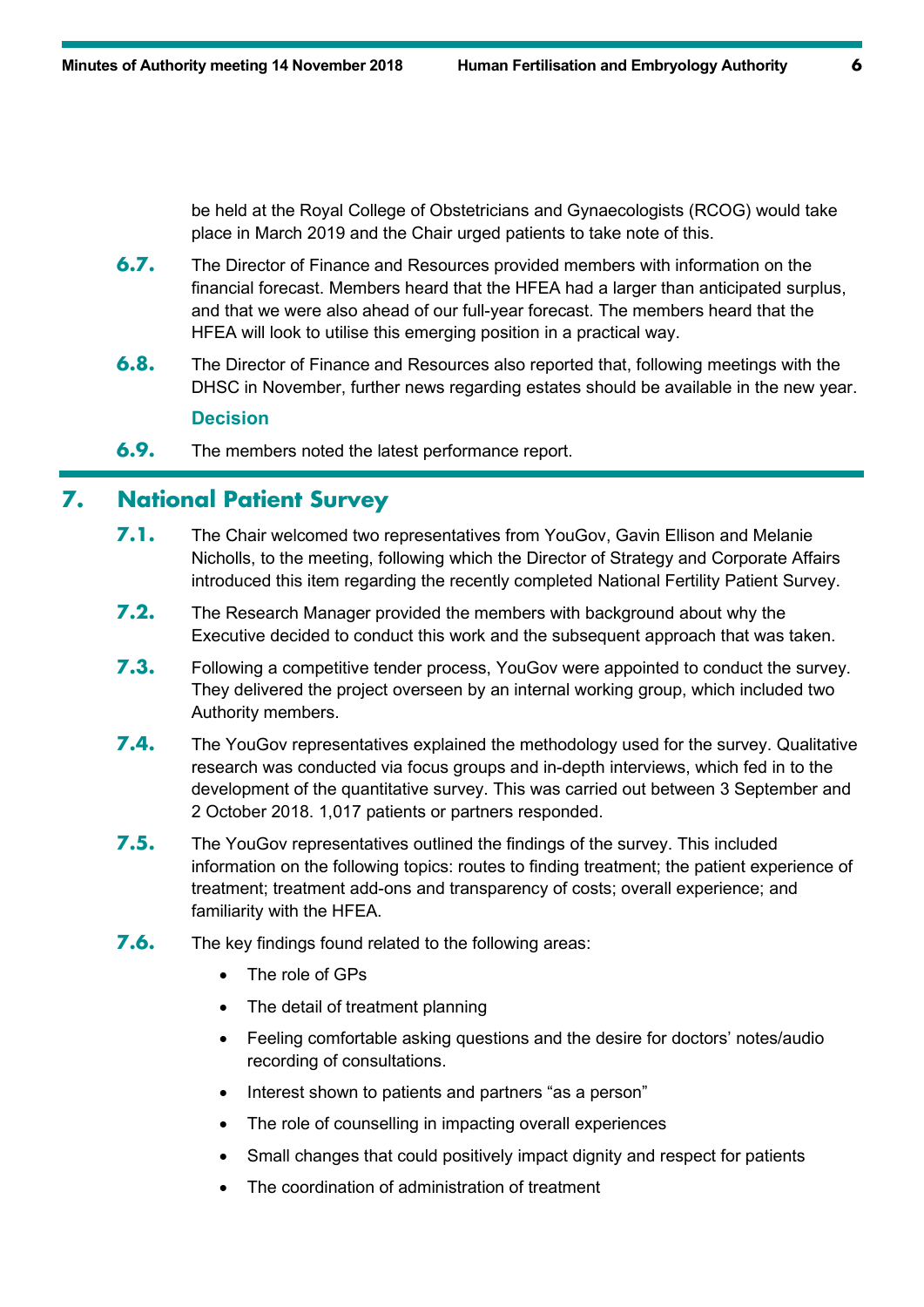- **7.7.** The Research Manager outlined the next steps, including the publication of the report and using the findings to feed into future HFEA work.
- **7.8.** The Authority was asked to:
	- Note the results of the national patient survey
	- Comment on the strategic implications for the Authority

#### **Decision**

- **7.9.** The members noted and discussed the results of the survey.
- **7.10.** The members raised questions and discussed areas including assessing the quality of counselling and non-medical treatment add-ons, such as acupuncture. The members heard that it would be possible to interrogate the survey data further to determine areas the HFEA could look into and to drive future strategic planning.

# **8. Business plan 2019/20 – full draft**

- 8.1. The Risk and Business Planning Manager introduced this item and reminded members that the Authority approved an outline of the business plan for 2019-2020 in September.
- **8.2.** Members were presented with the full draft of the business plan, in readiness for submission to the DHSC.
- **8.3.** The draft business plan set out key activities for 2019/20, which would take the HFEA to the end of its current strategy period. The Risk and Business Planning Manager explained that some sections of the business plan would be written later in the business year for practical reasons, so the document would continue to be a work in progress.
- **8.4.** The members were asked to approve the draft business plan for 2019/20, for submission to the DHSC and for further development.
- **8.5.** The members were also advised that a near-final version of the business plan would be presented at the March 2019 Authority for sign-off, prior to publication.

## **Decision**

**8.6.** The members agreed to approve the current draft of the 2019/20 business plan.

## **9. Donor conceived register**

- **9.1.** The Chief Executive introduced this item which outlined several deliverable options that had been identified to provide a new service for the donor conceived register (DCR) and new counselling/support services in relation to opening the register (OTR) requests. The Chief Executive advised the members that the options presented did not indicate the limit of possibilities available for this work.
- **9.2.** The Policy Manager explained that four distinct approaches had been identified and provided details of the key considerations that had been taken into account when doing so.
- **9.3.** The Policy Manager described the possible options, stating that option 3 had received the highest score when assessing the service qualities of each possible approach.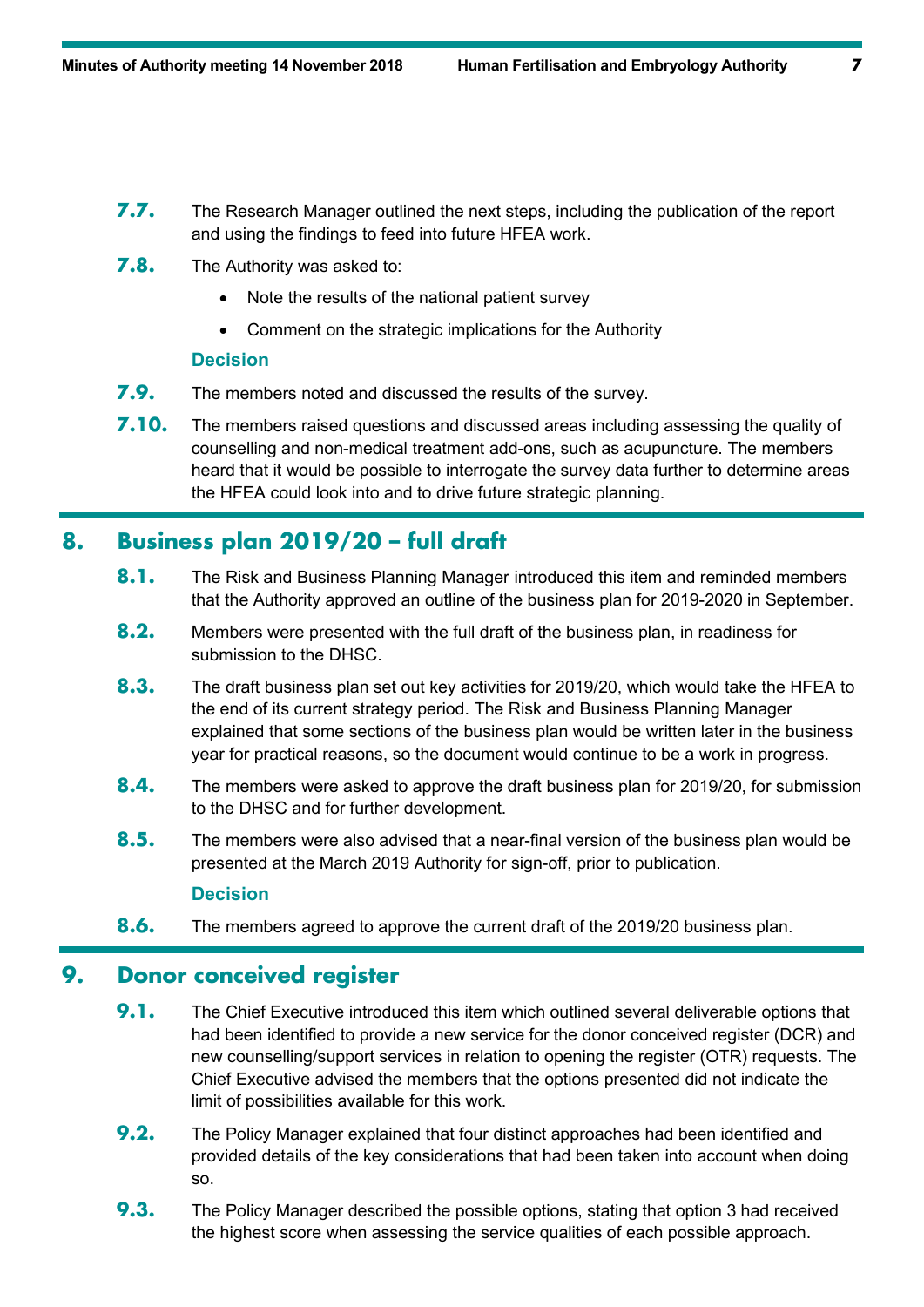**9.4.** The Authority was asked to consider the four approaches and agree a preferred approach, to be implemented by March 2019 when the current service would end.

#### **Option 1**

- **9.5.** Option 1 was to work with direct to consumer DNA testing and matching websites, with counselling provision delivered by the HFEA.
- **9.6.** This option presented the greatest likelihood of donors and donor conceived people finding genetic matches and was the lowest resource option for the HFEA.
- **9.7.** However, this option would risk disclosing the identity of a donor or donor conceived person without consent.

#### **Option 2**

- **9.8.** Option 2 was for the DCR and counselling provision to be delivered by the HFEA.
- **9.9.** This option was favoured by some DCR registrants who trust the HFEA to provide a high quality service. However, we do not have the necessary skill set or structure in place to deliver this. Similarly, the HFEA has no experience in dealing with genetic test results.
- **9.10.** This was also the most expensive option.

#### **Option 3**

- **9.11.** Option 3 was for the end-to-end service to be provided by an external provider (GeneHealthUK; The National Fertility Service; the Hewitt Fertility Centre's counselling team; or Rafan House).
- **9.12.** Most of these providers would have infrastructure already in place and were open to recruiting additional staff where necessary. Some also have relationships with genetic laboratories, and experience of providing test results or telephone helplines.

#### **Option 4**

- **9.13.** Option 4 was a mixed model, with the DCR run by an external provider and counselling provision overseen by the HFEA.
- **9.14.** Whilst this option would overcome the challenge of using an agency without direct experience of specialist counselling, the Policy Manager explained that it may not be as user friendly, as it would require people to potentially contact two organisations for support.

#### **Decision**

- **9.15.** Members noted the importance of these services, but recognised that the counselling service would potentially only be required for very small numbers of people.
- **9.16.** Members also noted concern about the March 2019 deadline, although it was not possible to extend this.
- **9.17.** It was agreed that the executive should explore all options further, taking note of the suggestions and points raised by members.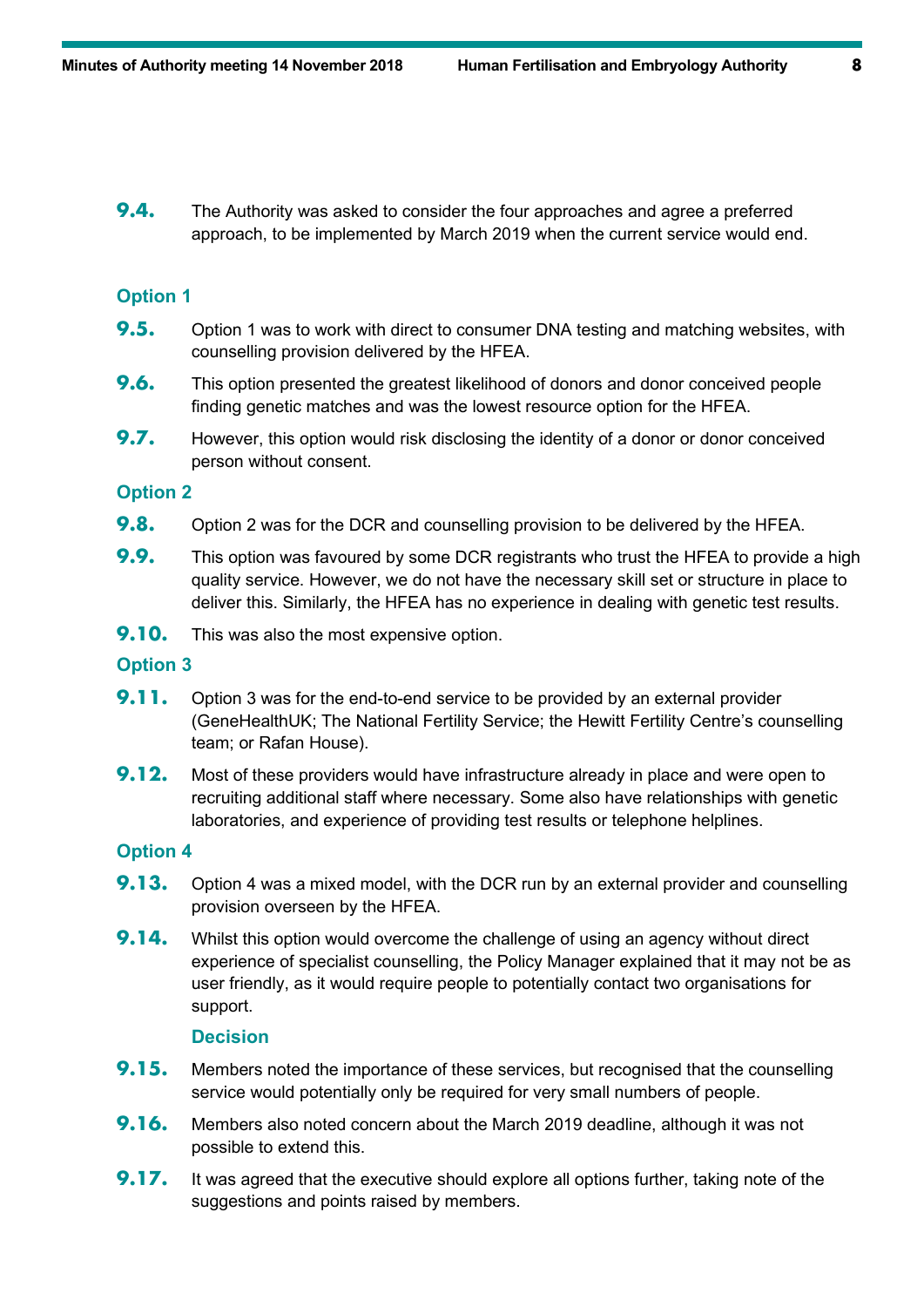## **10. Strategic risk register**

- **10.1.** The Risk and Business Planning Manager presented the latest edition of the strategic risk register.
- **10.2.** The strategic risk register was last reviewed by AGC on 9 October and by the Senior Management Team (SMT) on 29 October.
- **10.3.** The Risk and Business Planning Manager reported that currently one risk was rated as high (capability), and one risk (cyber security) was above tolerance.
- **10.4.** The Risk and Business Planning Manager explained that the HFEA defines risk appetite as the general level of risk that we are willing to accept, as opposed to risk tolerance, which is the particular level we are willing to accept in relation to specific risks. The members heard that the statement on risk appetite had not been reviewed by the Authority for some time. It was good practice to confirm this periodically.
- **10.5.** The Authority was asked to:
	- Note and comment on the latest edition of the strategic risk register.
	- Discuss and agree the current appetite of the Authority to risk, as outlined at section 2.3 of the risk policy.

#### **Decision**

**10.6.** Following discussion, the members confirmed the current low appetite of the Authority to risk as outlined at section 2.3 of the risk policy.

## **11. Consensus statement on treatment add-ons**

- **11.1.** The Head of Regulatory Policy presented a paper on innovative treatments used in fertility, explaining that the responsible use of such treatment add-ons had been an issue of concern to the HFEA and many in the fertility sector for some time.
- **11.2.** In September 2017 it was agreed that a working group composed mainly of professional and patient organisations would be set up to develop a consensus statement on the responsible use of treatment add-ons.
- **11.3.** The working group met for the first time in March 2018, and agreed that the HFEA should put together a first draft of the statement.
- **11.4.** The first draft was circulated in August 2018 and, based on feedback, a second draft was developed. The second draft was discussed at a further working group meeting in October 2018. No substantive changes were made and final comments were agreed via email.
- **11.5.** The Head of Regulatory Policy provided information about plans for dissemination and publication of the final statement, as agreed at the October working group meeting. This included publication on all signatories' websites, conveying necessary messages at the HFEA's Leadership events in November 2018 and discussion at the HFEA's 2019 annual conference.